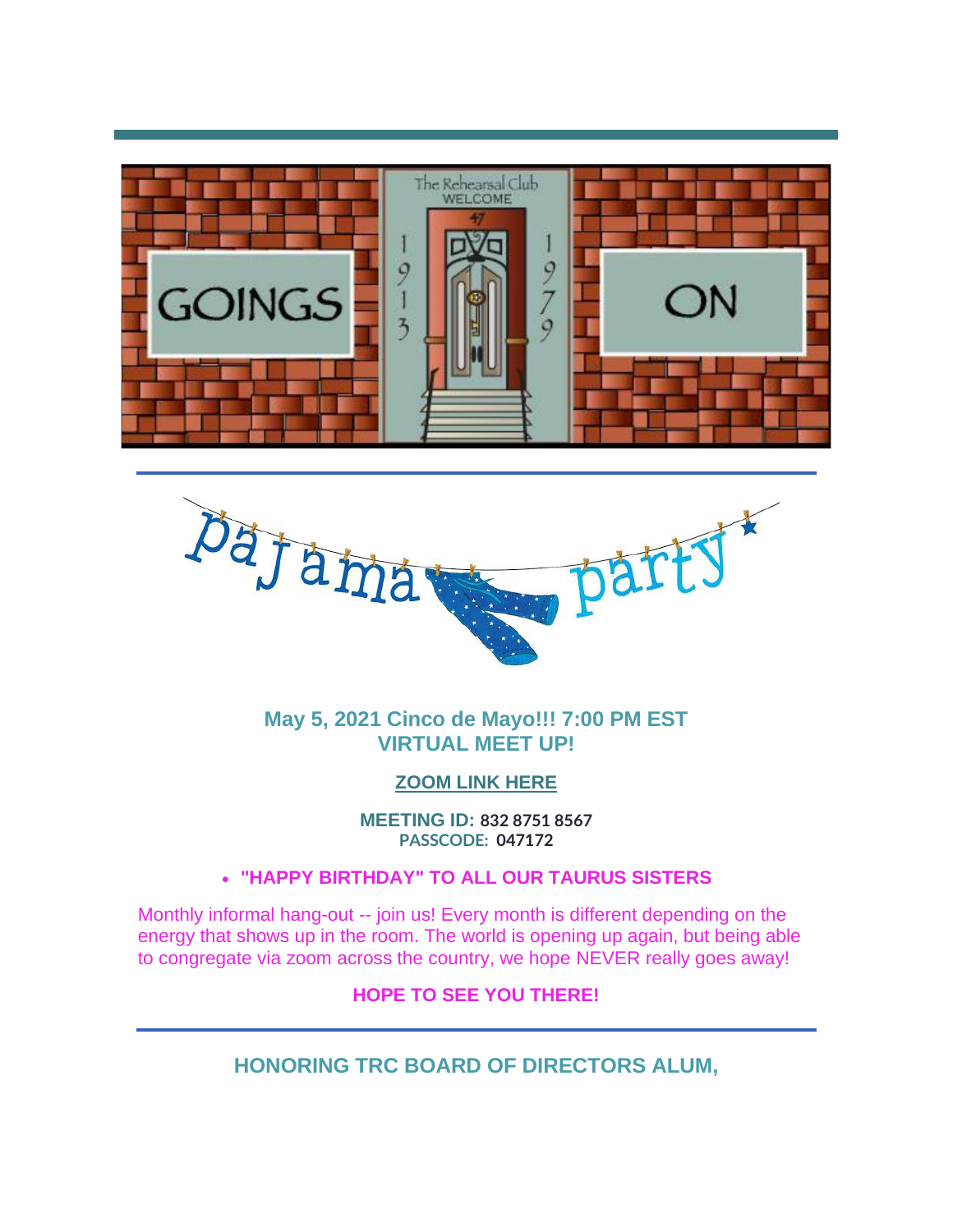

The Run-A-Ton Group, Inc. is proud to share that **[Bonnie Wintz Boroian](http://r20.rs6.net/tn.jsp?f=001YZwFrnwWUWtezu6D6JdQnK7Vb_r0w0DjssW7sqdwPBQTDlM48S1qCIXamDxkX9_CUWKwpJq-CTwLJjLnvsYZp-bJmsBz3fRcEMOtsHuW-r-Rgdfo5QRUxY7JqeChHSGKTyZnq-lsLu7KYZM_U8rkqs1gVHDVh-Kzih-oyp8CxMRbtFYh3qH5alR5x-bxDUzZjBlG70cHcQ8=&c=OFZHI6teDPC_D2nPMtnQXVvamslKDW0vTPgeboto1nI7pTcZmFhM1g==&ch=u3ObpOP0X-QNrT_bTmTRHKsSOvCxJRe5YEiImqySANoYSmcEme9EFw==&jrc=1)**, Blissfully Better's (**[www.blissfullybetter.com](http://r20.rs6.net/tn.jsp?f=001YZwFrnwWUWtezu6D6JdQnK7Vb_r0w0DjssW7sqdwPBQTDlM48S1qCIXamDxkX9_C7waFllJuzpHBXpZTnTviwjYUMrLU1VZsth_qPlizTjHN2SwMfIuaWam86ZN0Q04Kw5IM7NPKMl6llJfhgtsqRQXVmSGgmW1m&c=OFZHI6teDPC_D2nPMtnQXVvamslKDW0vTPgeboto1nI7pTcZmFhM1g==&ch=u3ObpOP0X-QNrT_bTmTRHKsSOvCxJRe5YEiImqySANoYSmcEme9EFw==&jrc=1)**) Founder & CEO, has been named the Leighan Roberts Rinker Angel of Hope (**[www.placeofhoperinker.org](http://r20.rs6.net/tn.jsp?f=001YZwFrnwWUWtezu6D6JdQnK7Vb_r0w0DjssW7sqdwPBQTDlM48S1qCIXamDxkX9_CJ4JppGEsDRb61VAGoCp9wueWZgEJXurFNE4BDixpdTYW9Yzb4dJw7jaMoHYUeDa0zh5CRUOR4h9RJ6eRY51G5GLrHkBZ0_J1&c=OFZHI6teDPC_D2nPMtnQXVvamslKDW0vTPgeboto1nI7pTcZmFhM1g==&ch=u3ObpOP0X-QNrT_bTmTRHKsSOvCxJRe5YEiImqySANoYSmcEme9EFw==&jrc=1)**) this year! Learn more about Bonnie's tireless dedication and how Blissfully Better supports A Place of Hope (**[www.placeofhope.com](http://r20.rs6.net/tn.jsp?f=001YZwFrnwWUWtezu6D6JdQnK7Vb_r0w0DjssW7sqdwPBQTDlM48S1qCIXamDxkX9_ChEZ4FbEp1dW4x194uX7003DuZceT1JQ7XmnFDJYw7F8eGke8Nt3RDHs9hgB7-Y2xonuC640WdobRM8Kd_WL-4Q==&c=OFZHI6teDPC_D2nPMtnQXVvamslKDW0vTPgeboto1nI7pTcZmFhM1g==&ch=u3ObpOP0X-QNrT_bTmTRHKsSOvCxJRe5YEiImqySANoYSmcEme9EFw==&jrc=1)**) and Bonnie's local chapter, The Leigh and David Rinker Campus, Place of Hope. Visit the website for the full acknowledgement of her accomplishments! **[Charles L. Bender, III](http://r20.rs6.net/tn.jsp?f=001YZwFrnwWUWtezu6D6JdQnK7Vb_r0w0DjssW7sqdwPBQTDlM48S1qCIXamDxkX9_C59xIixUVcHUspBSY0nN_Q4pC7T-aYAWzwGmjg_26zYYQY7ke2arZQwr1ON0rww33zxiZV6YLgd_Nksmfoi0-999sHPhzOTaW3nJP1JwWeqAMc1qguANnEZRWAh81hFbPOBDzPhKnIxk=&c=OFZHI6teDPC_D2nPMtnQXVvamslKDW0vTPgeboto1nI7pTcZmFhM1g==&ch=u3ObpOP0X-QNrT_bTmTRHKsSOvCxJRe5YEiImqySANoYSmcEme9EFw==&jrc=1)**

"We are thrilled to honor Bonnie Boroian (Founder of Blissfully Better) this year as our Leighan Roberts Rinker Angel of Hope! Bonnie is a tremendous advocate of our mission and is tireless in her efforts to help us expand awareness, especially when it comes to education about Human Trafficking. We have watched Bonnie build her "Blissfully Better" business from the beginning, and are thankful for how she shares our work through her marketing and sales, donating a portion of proceeds back to our mission." **[Lisa Inman McDulin](http://r20.rs6.net/tn.jsp?f=001YZwFrnwWUWtezu6D6JdQnK7Vb_r0w0DjssW7sqdwPBQTDlM48S1qCIXamDxkX9_CXQSsi3kEjcdOSkipXchrdSy8eKSyINMifOHnnLbisJGmUoepIWLRy5R54uybwXxKm49eBw9I_-9EMaMLKOQDeob0DHo5vbJEJAivUr5L28MhUDuN41cRSH3646u1as_ygVy3oTWbtZ4=&c=OFZHI6teDPC_D2nPMtnQXVvamslKDW0vTPgeboto1nI7pTcZmFhM1g==&ch=u3ObpOP0X-QNrT_bTmTRHKsSOvCxJRe5YEiImqySANoYSmcEme9EFw==&jrc=1)**

# **TRC WORKSHOPS**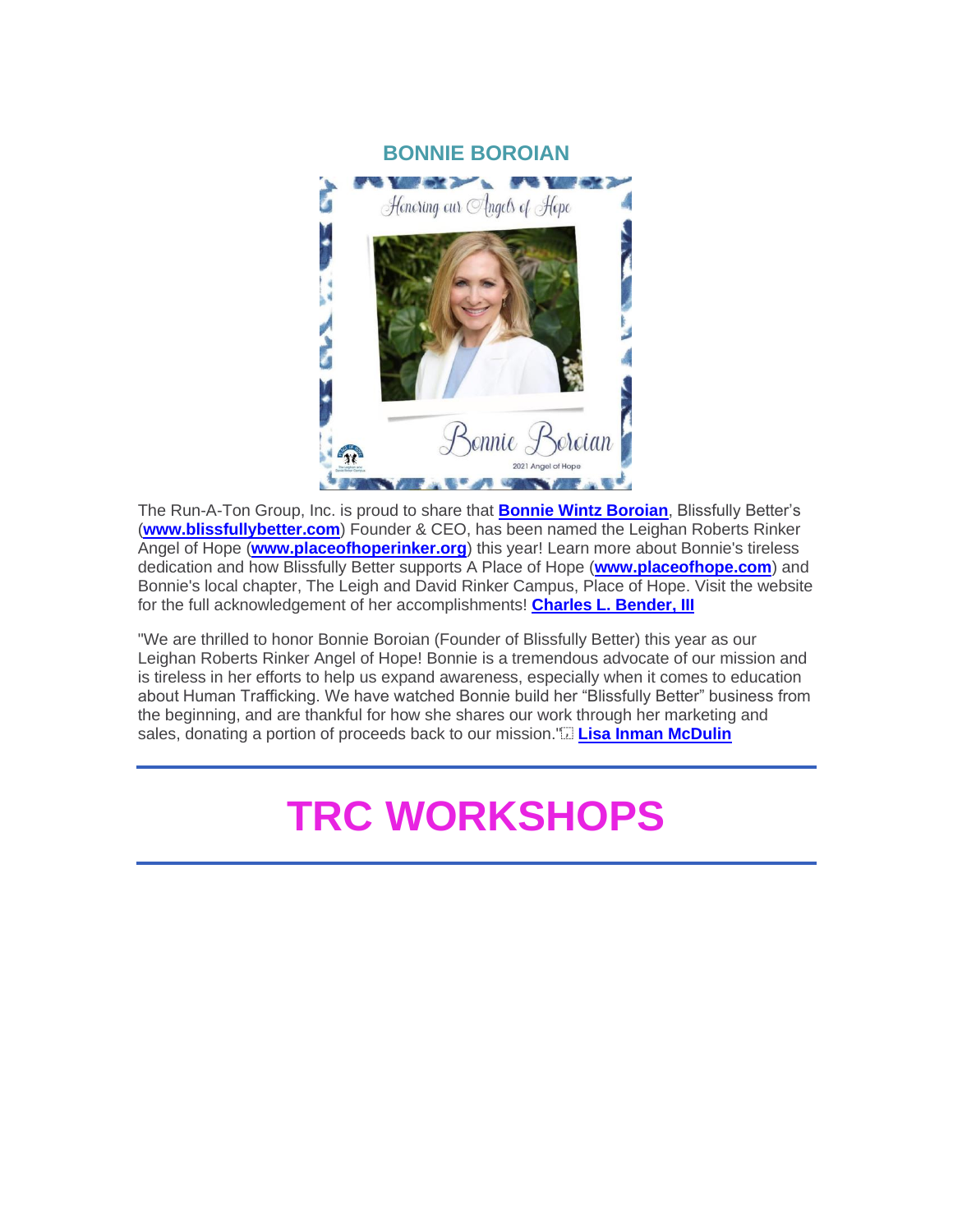# **WELLNESS**

matters in every area of our lives...

t I'd like to welcome all TRC members! Whether your 60, 70, 80 or beyond, this low-impact fitness class will help with joint pain, back pain, and arthritis. You will be energized to jumpstart your day, to feel younger than the Springtime!  $\mathcal{C}$ 





Daryl Richardson is a Native New Yorker; a former dancer of stage, television and film. She is a Writer, and, CEO and Founder of The Me Nobody Knows; which is a non-profit organization that mentors today's youth through the Performing Arts. Daryl has appeared on Broadway in The Wiz, Sophisticated Ladies, Can-Can, and Anything Goes. She has appeared on several award shows, films, videos and, commercials.

Her choreography credits include; Bishop TD. Jakes' Stage Play; Women Thou Art Loosed, which was directed by Tyler Perry, and she was the Assistant Choreographer on Michael Jacksons BAD video. "I am honored to be able to offer my fitness class to the TRC club, and thankful to my dear friend Bonnie for thinking of me. She and I shared the stage together doing Sophisticated Ladies. many, many, years ago.

#### **FITNESS WITH DARYL RICHARDSON 10:00 AM Saturday MEMBERS ONLY!**

Speaking from personal experience, Daryl is terrific! Her class is modified for those of us who might be fitness phobic, but challenging enough for others who are used to moving the body. We encourage you to support TRC's efforts to give back to our members! The plan is to open to non-members (for a small fee). So check it out now & support the initiative!

#### **Meditation & Mindfulness Thursdays 2:00 - 3:00 pm EST**



*Highly recommended to reduce the stress of a pandemic & BEYOND!* 

*Special thanks to Michele for volunteering for all of us weekly! This Workshop has been our social glue throughout the pandemic. Open to all!*

*Hosted by RC Alum: Michele Mason*

*[MAY ZOOM LINK](http://r20.rs6.net/tn.jsp?f=001YZwFrnwWUWtezu6D6JdQnK7Vb_r0w0DjssW7sqdwPBQTDlM48S1qCIXamDxkX9_CTPtEMNKf5qlN4u8ONiPpaQq8SdzAp7R6K_lBlJ55MEBYikBRNfe-rBYiRx3mbV6G_3o5H9c6KKxvR9rH0T5V-Z4uF5DpwsiTBGilzRixq1hF3ypHASGQq6dtyPW0xTbAoKrrtwI7uIx66jjUm6y3O2OwgSSItF29&c=OFZHI6teDPC_D2nPMtnQXVvamslKDW0vTPgeboto1nI7pTcZmFhM1g==&ch=u3ObpOP0X-QNrT_bTmTRHKsSOvCxJRe5YEiImqySANoYSmcEme9EFw==&jrc=1)*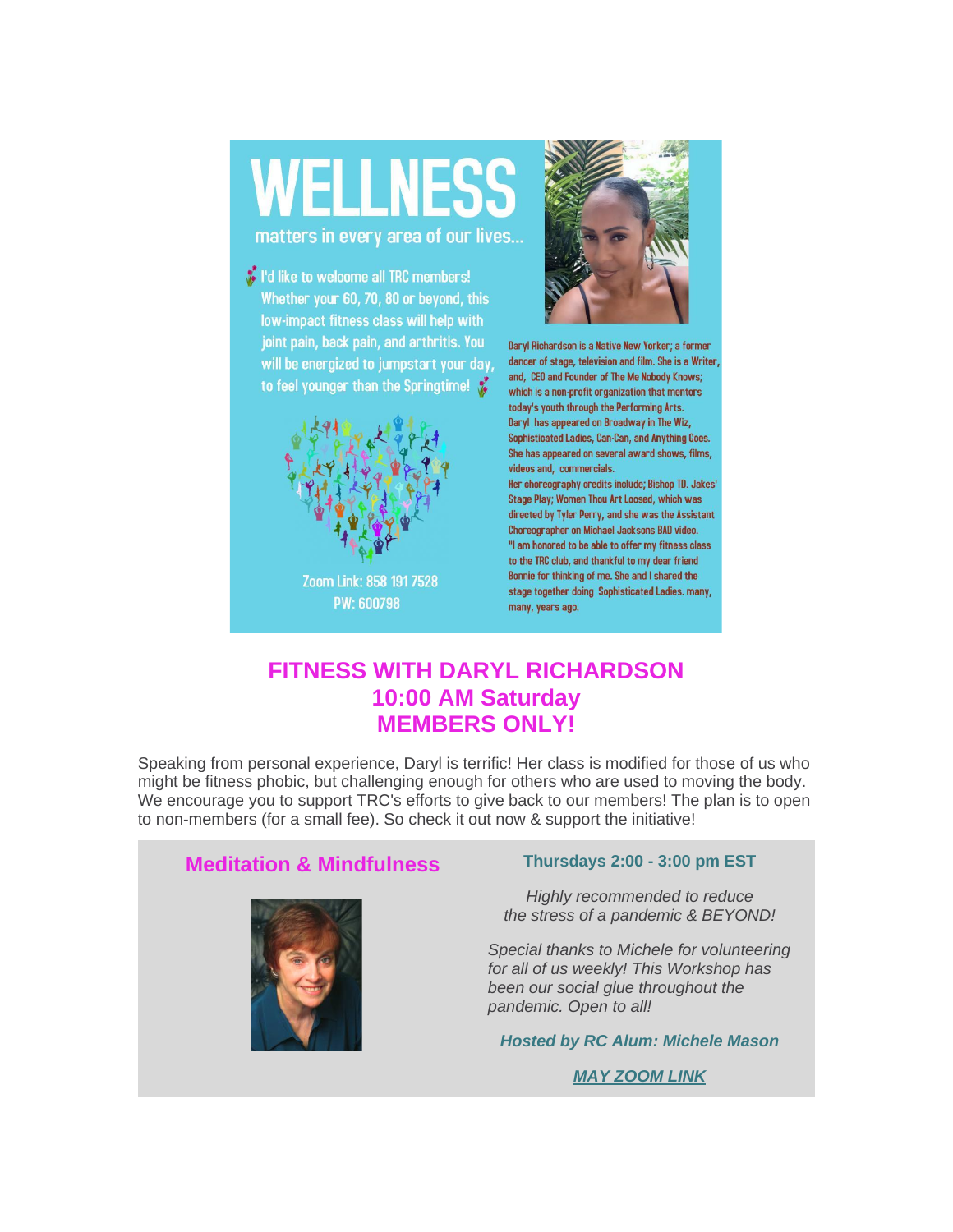#### *MEETING ID:* 836 4108 8179 *PASSCODE:* 062872



#### **[REGISTER TO JOIN OUR REHEARSAL CLUB TEAM HERE!](http://r20.rs6.net/tn.jsp?f=001YZwFrnwWUWtezu6D6JdQnK7Vb_r0w0DjssW7sqdwPBQTDlM48S1qCJOAabs7RdxvADGUfrwgryKkIdTwoc8_RR3yECytJo93WuOpMChj9Rds2fQm-bBPF8hx_IlPJAabpTlBvoccKdENTbQEqiJD10VVbqWGwGjJX0EnWQ8BbGA=&c=OFZHI6teDPC_D2nPMtnQXVvamslKDW0vTPgeboto1nI7pTcZmFhM1g==&ch=u3ObpOP0X-QNrT_bTmTRHKsSOvCxJRe5YEiImqySANoYSmcEme9EFw==&jrc=1)**

#### **[DONATE TO OUR REHEARSAL CLUB TEAM HERE](http://r20.rs6.net/tn.jsp?f=001YZwFrnwWUWtezu6D6JdQnK7Vb_r0w0DjssW7sqdwPBQTDlM48S1qCB_52oXY1xoi3Zmxv0RWNiVasKPmQ2xnAhlwpKL81f3_USOCiT4oRT26pLgHiA7TJyg9HMgRDM6mfRPdN3YAZfk8WWYPf_ttkQ==&c=OFZHI6teDPC_D2nPMtnQXVvamslKDW0vTPgeboto1nI7pTcZmFhM1g==&ch=u3ObpOP0X-QNrT_bTmTRHKsSOvCxJRe5YEiImqySANoYSmcEme9EFw==&jrc=1)**

Ladies: To understand the legacy associated with our organization to BC/EFA: Their Director, Tom Viola, has supported "us" from the very beginning. When we were just starting out, he donated \$1,000 to our bank so we could have a "business" account. He/They supported our Centennial efforts, our 105th Anniversary event and now we now have \$2500 sitting in our bank account that he sent in to pay for the theater space for our next Rising Star event. That event has been postponed 2 years now! BC/EFA continues to support us.

BC/EFA funds the Actors Fund - who now sit on our Advisory Board! Look at the work we all benefit from with their support! Our alliance with Webster will directly involve The Actors Fund who support and spearhead subsidized housing for many of our women.

Please! Help us support them. That's how this community was created. Supporting our sisters -- and by extension, our "sister" organizations.

Keep the circle growing. Visit our **[Team Page](http://r20.rs6.net/tn.jsp?f=001YZwFrnwWUWtezu6D6JdQnK7Vb_r0w0DjssW7sqdwPBQTDlM48S1qCNyQmsuun9xYR3el2jrVVjj11kNMQpahEhPcnH9kbUYrjUR_SYlfw2dZfD-2JCbtaqAHxbdD-ns8rhbmJHVzDeb0EsS52nCImccCgaIc4xFc&c=OFZHI6teDPC_D2nPMtnQXVvamslKDW0vTPgeboto1nI7pTcZmFhM1g==&ch=u3ObpOP0X-QNrT_bTmTRHKsSOvCxJRe5YEiImqySANoYSmcEme9EFw==&jrc=1)** (The Rehearsal Club 1024) and help us grow that bottom line to them from our women of TRC! Thank you!

## **SISTER SUPPORT**

When you walk thru a storm, know you're not alone. This group supported each other when we lived together dormitory style, now in our senior years, we stayed connected thru this pandemic. Each of us has known the power of our collective spirit when facing a crisis. Sending healing prayers to anyone out there who might need them. Pay it forward . . .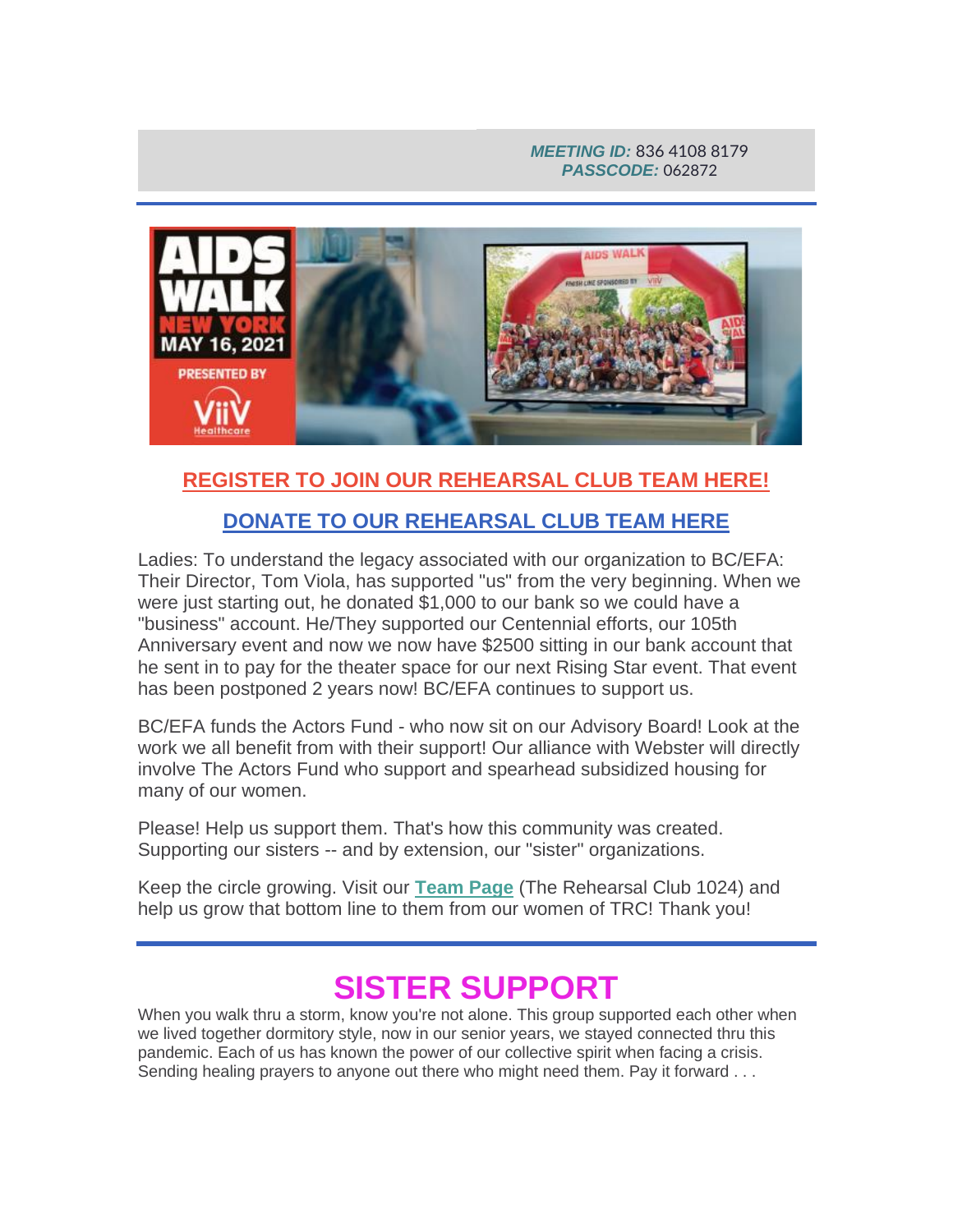

Our TRC sister, **[Judy Jenson](http://r20.rs6.net/tn.jsp?f=001YZwFrnwWUWtezu6D6JdQnK7Vb_r0w0DjssW7sqdwPBQTDlM48S1qCIXamDxkX9_CPOg_2LK6zmV45cafc1nUP21JPkbTcIeqWm_oqOev24shGgRgsBOMv8wHlm65mw_jZKGpgIWUYUTShxsAKBrltiTgqYxpGAo2wCHWKIhuk6Y=&c=OFZHI6teDPC_D2nPMtnQXVvamslKDW0vTPgeboto1nI7pTcZmFhM1g==&ch=u3ObpOP0X-QNrT_bTmTRHKsSOvCxJRe5YEiImqySANoYSmcEme9EFw==&jrc=1)** (pictured w/**[Denise Pence](http://r20.rs6.net/tn.jsp?f=001YZwFrnwWUWtezu6D6JdQnK7Vb_r0w0DjssW7sqdwPBQTDlM48S1qCCls7QY9mgJjD2FVO06PiKzHlrc03LHVsUUBTUMj1zmlRqNUgfQosRgmMmfIX2qTts4HXl6yjUM74NRRYfHJia1j38lLv1UZkyTrcbtPiPrTR-ZV_wj1Y5o=&c=OFZHI6teDPC_D2nPMtnQXVvamslKDW0vTPgeboto1nI7pTcZmFhM1g==&ch=u3ObpOP0X-QNrT_bTmTRHKsSOvCxJRe5YEiImqySANoYSmcEme9EFw==&jrc=1)** above), took a spill recently, however, is now well on the road to recovery. The gorilla, named Winston II (after her dog), certainly brought a smile to her face! We're all wishing her a speedy recovery. We posted in our **[Facebook Group](http://r20.rs6.net/tn.jsp?f=001YZwFrnwWUWtezu6D6JdQnK7Vb_r0w0DjssW7sqdwPBQTDlM48S1qCHBS3-vYmxnvck-Ow-blleFE8Urxx_2l1xJDMtUxQasBv5d4hULlwEuvEh81b0BiKnH1R0B7aVNxZmuaer59sgdBVj6jgljhf98_b_Di0ini5Y8IP8cGxql-DmF5fvkj4Q==&c=OFZHI6teDPC_D2nPMtnQXVvamslKDW0vTPgeboto1nI7pTcZmFhM1g==&ch=u3ObpOP0X-QNrT_bTmTRHKsSOvCxJRe5YEiImqySANoYSmcEme9EFw==&jrc=1)** the address for the rehab -- if you have NOT joined our group, we highly recommend joining for the latest news on our "social" front.

#### **NEWSLETTER EDITOR**

As the eyes and ears of what all of you have been doing, this will be my last report! We've found a fabulous new volunteer, Kate, who is based in Miami and will be collecting your info via **[membership@rehearsalclubnyc.com](mailto:membership@rehearsalclubnyc.com)**



#### **LOOK TO THE FUTURE**

Although I will continue to remain connected thru TRC, if you are not already receiving my personal greetings along the way, let me know! I would be happy to add your name to my personal "friend" database.

#### **Contact: [denise@denisepence.com](mailto:denise@denisepence.com)**

Stay tuned, too, for future TRC Workshops. Our Board of Directors is working diligently to set a protocol for future workshops. If interested in "hosting" something, let them know via that membership e-mail.

Meanwhile, I'm still working on the videos from my Shakespeare Workshop. Due out sometime this summer! See you next week at the May PJ Party!

**STAY CONNECTED! STAY INFORMED!**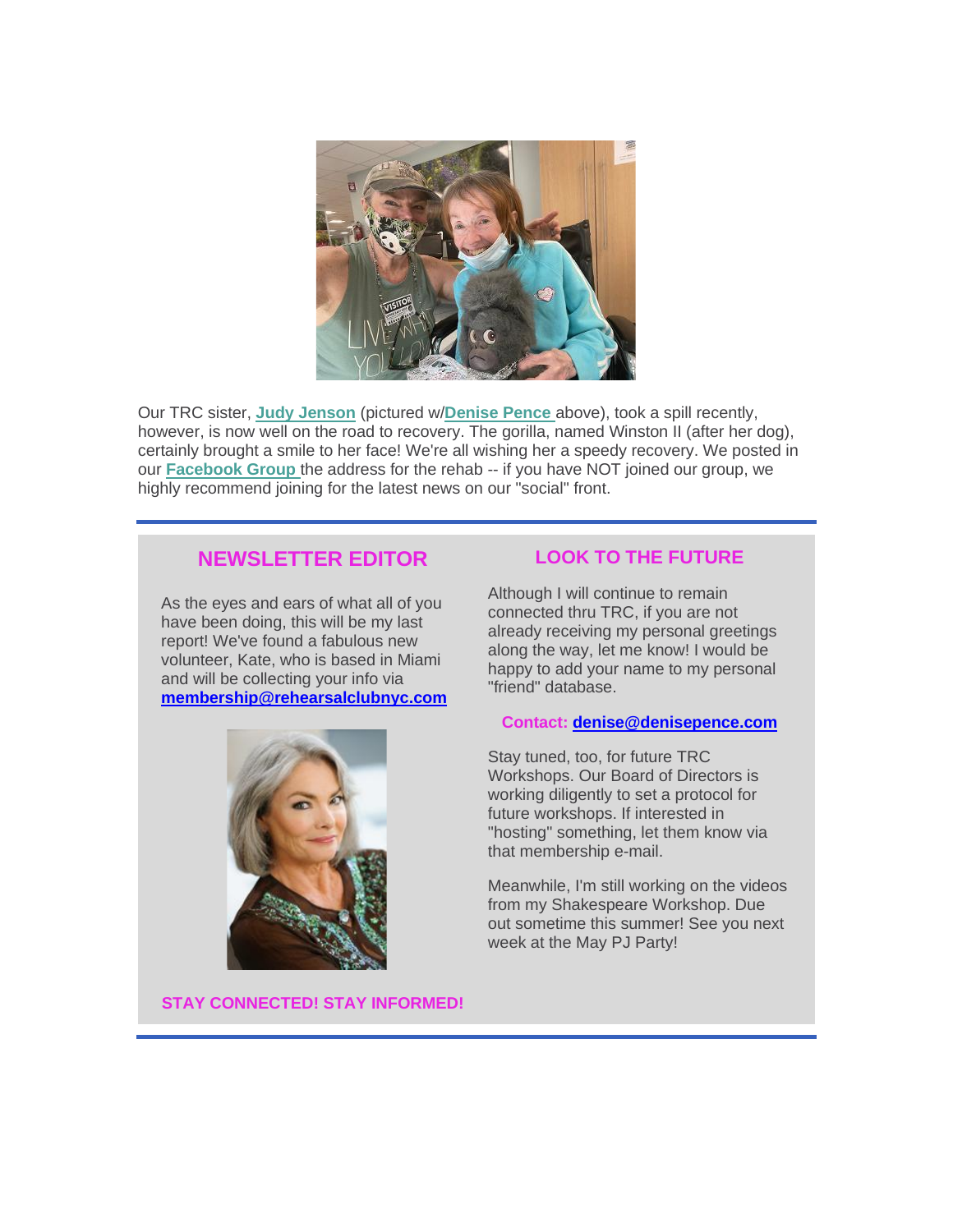

### **THE REHEARSAL CLUB! is now on Amazon -- [Let's Get Started!](http://r20.rs6.net/tn.jsp?f=001YZwFrnwWUWtezu6D6JdQnK7Vb_r0w0DjssW7sqdwPBQTDlM48S1qCIpdPV_7twT7tqzesCs9q-ej_INp5JXW-y6i1Dm-8Ez3FBGBICD5lGvtgcW9EwuNX0RPya8RcvjI_37TKrDN-_Qzu-zP_SRw4cb4UUkj1gT8qydnWGfTvNWerN8x1qQHiJhBKcge52zXD0ELigL1Y3VGolSyjqZfdip3DjVx9d0F8u0tUtGMOpSUEMurkCcpP6L9Av0GesJytMAgC3AduFHkx9roHf36ChBdxTWlTrcIgdrm_3r2oTqVbQ5-rBpMnSF3G8G1hyPdetkMdvGIoBMhlUbdXyH4HuXoZ4e1WDwobXBNwt4gDSzhaFp7NZUJPH1z9KdZZtu07kNr8oYQ-dFyKWDzWmwWXafPNBObHdBD_ybnf1TLVWAPR_KPsvo_bKZ95-g_GezYCt9LqrPpfJE=&c=OFZHI6teDPC_D2nPMtnQXVvamslKDW0vTPgeboto1nI7pTcZmFhM1g==&ch=u3ObpOP0X-QNrT_bTmTRHKsSOvCxJRe5YEiImqySANoYSmcEme9EFw==&jrc=1)**

The process is easy to set up and is no extra cost to you on purchases! Just remember to sign on thru the Smile.Amazon.com link (& turn the app "on" at your mobile device). How much easier could it be?



#### **MATCHING GIFT FUNDRAISING CAMPAIGN**

#### **GOAL REACHED!**

"*When you have a dream, you've got to grab it and never let go.*" Carol Burnett

"*Let us leave behind a country better than the one that we were left with.*" Amanda Gorman

#### **Revival of THE REHEARSAL CLUB RESIDENCY PROGRAM!**

#### **WE ARE DOING IT!**

**[Our Revival Is In Your Hands!](http://r20.rs6.net/tn.jsp?f=001YZwFrnwWUWtezu6D6JdQnK7Vb_r0w0DjssW7sqdwPBQTDlM48S1qCHBS3-vYmxnvxZ8M705jvXspdMiIfXkK-64adxY59Ip77g8pvX06c7UjDoBCbVuqDtpQAVvu3HqZINzbRXNcTq7spXPH8SrMANlvJNFD0RDL&c=OFZHI6teDPC_D2nPMtnQXVvamslKDW0vTPgeboto1nI7pTcZmFhM1g==&ch=u3ObpOP0X-QNrT_bTmTRHKsSOvCxJRe5YEiImqySANoYSmcEme9EFw==&jrc=1)**